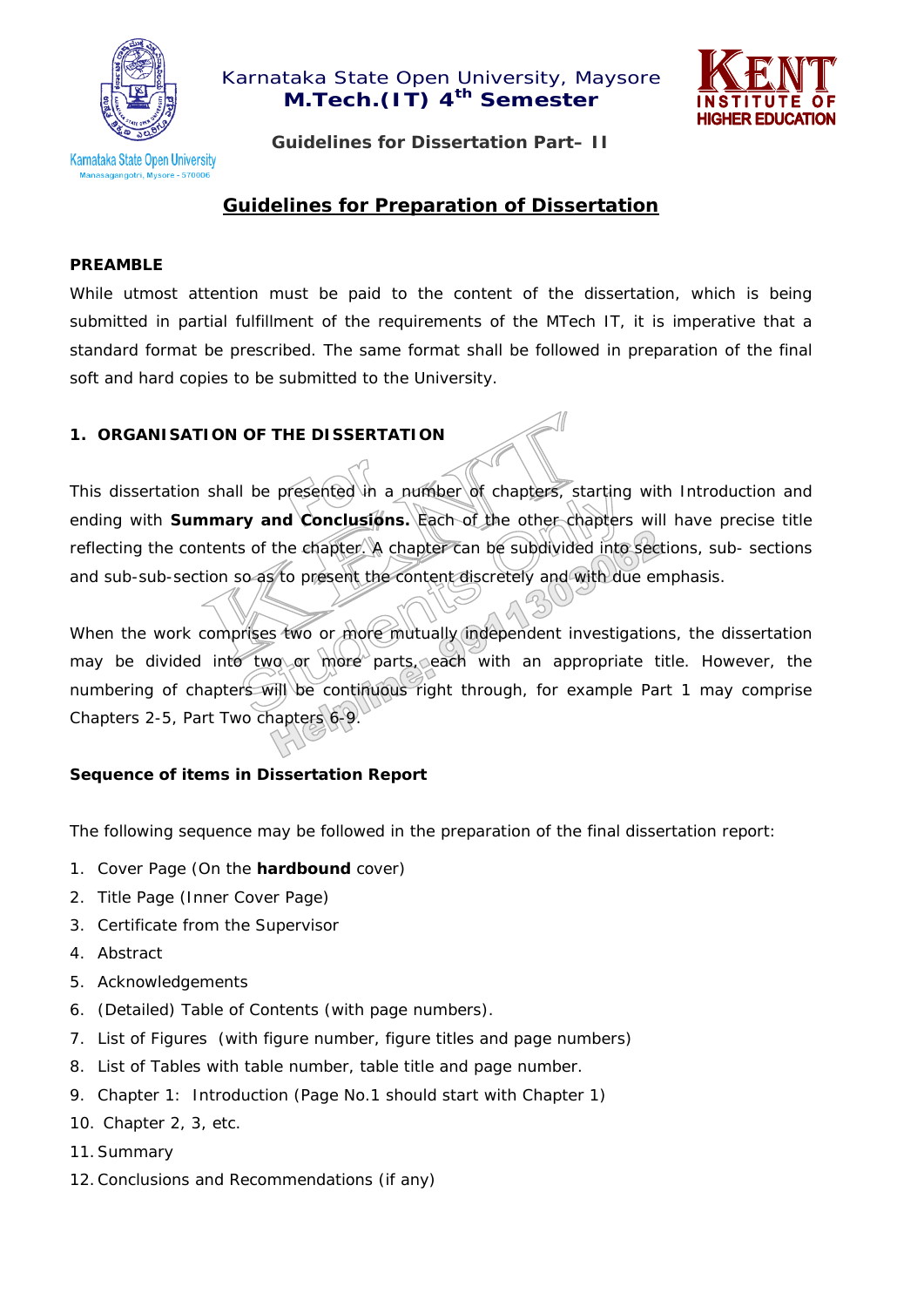

# Karnataka State Open University, Maysore **M.Tech.(IT) 4<sup>th</sup> Semester**



# **Guidelines for Dissertation Part– II**

- 13. Directions for future work (if any)
- 14.Bibliography (if any) (Please refer to the sample format given below)
- 15.References (if any) ((Please refer to the sample format given below)
- 16. Appendices (if any)
- 17.Checklist for the items in the report

**Note:** Please do not include any header or footer in any page of the report. Only page numbers should be mentioned at the bottom center of each page. Five copies of dissertation along with soft copy in CD should be prepared by the candidate with one copy each for University, VET, study Centre, examiner (at time of viva voce and presentation) and candidate.

#### **1.1 Introduction**

The title of **Chapter 1** shall be **Introduction**. It shall justify and highlight the problem poser and define the topic and the aim and scope of the work presented in the dissertation. It may also highlight the significant contributions from the investigation.

#### **1.2 Review of Literature**

This shall normally from the **Chapter 2** and shall present a critical appraisal of the previous work published in the literature pertaining to the topic of the investigation. The extent and emphasis of the chapter shall depend on the nature of the investigation.

#### **1.3 Report on the Present Investigation**

The reporting on the investigation shall be the presented in one or more chapters with appropriate chapter titles.

- Due importance shall be given to experimental setups, procedures adopted and techniques developed, methodologies developed and adopted.
- While important derivations/formulae should normally be presented in the text of these chapters, extensive and long treatments and information, detailed results in tabular and graphical forms may be presented in Appendices. Representative date in table and figures may, however, be included in appropriate chapters.
- Figures and tables should be presented immediately following their first mention in the text. Short tables and figures (say, less than half the writing area of the page) should be presented within the text, while large table and figures may be presented in separate pages.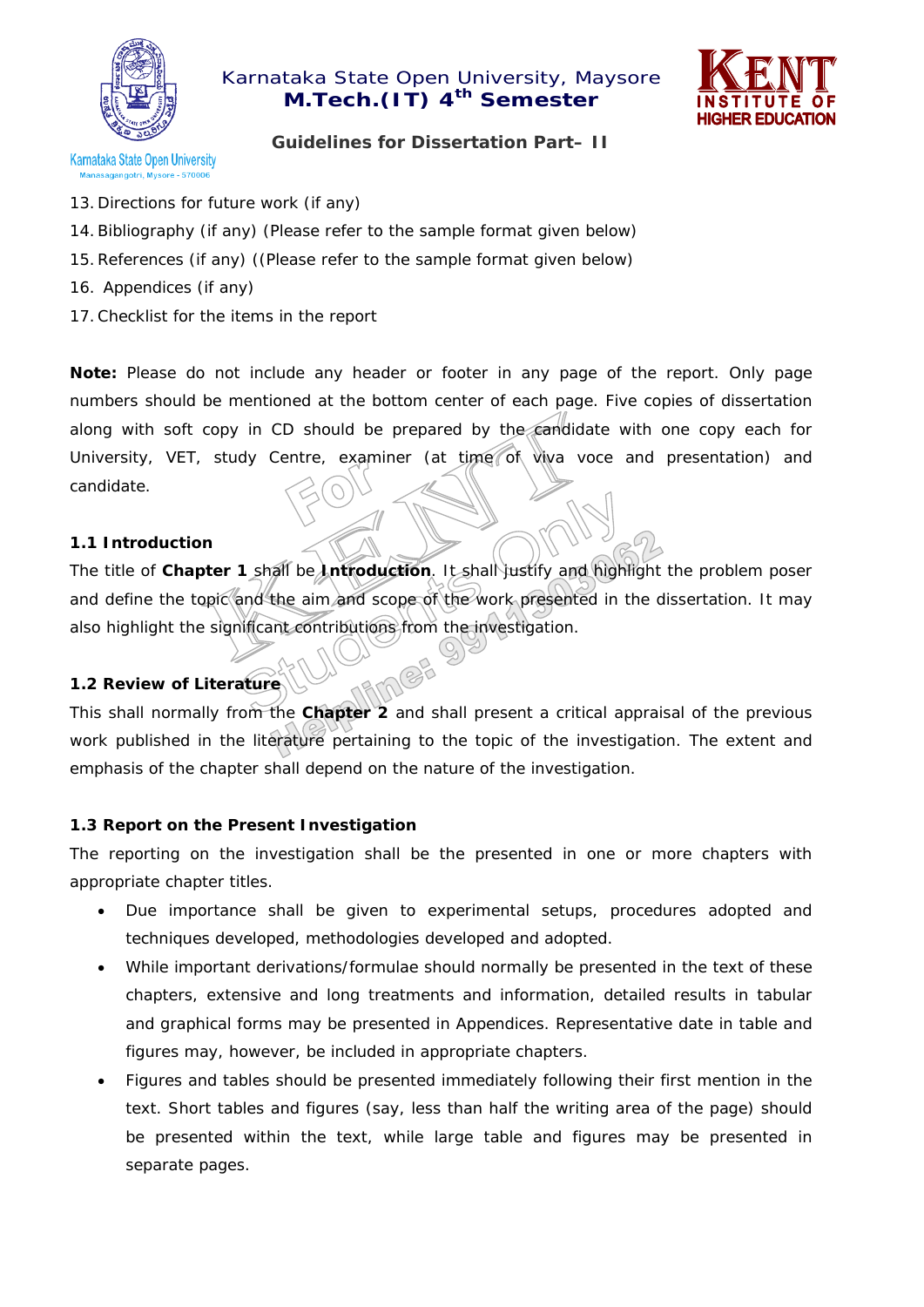



## **Guidelines for Dissertation Part– II**

- Equations should form separate lines with appropriate paragraph separation above and below the equation line, with equation numbers flushed to the right.
- Problem Statement should be clearly defined for the area of study in dissertation along with the purpose of study.
- The objectives behind the problem statement should be clearly defined along with the research methodology used in dissertation.

## **1.4 Results and Discussions**

This shall form the penultimate chapter of the dissertation and shall include a thorough evaluation of the investigation carried out and bring out the contributions from the study. The discussion shall logically lead to inferences and conclusions as well as scope for possible further future work.

## **1.5 Summary and Conclusions**

This will be the final chapter of the dissertation. A brief report of the work carried out shall form the first part of the Chapter. Conclusions derived from the logical analysis presented in the Results and Discussions Chapter shall be presented and clearly enumerated, each point stated separately. Scope for future work should be stated lucidly in the last part of the Chapter.

#### **1.6 Appendix**

Detailed information, lengthy derivations, raw experimental observations etc. are to be presented in the separate appendices, which shall be numbered in Roman Capitals (e.g. Appendix IV). Since reference can be drawn to published/unpublished literature in the appendices these should precede the Literature Cited section.

#### **1.7 Literature Cited**

This should follow the Appendices, if any, otherwise the Summary and Conclusions chapter. The candidates shall follow the style of citation and style of listing in one of the standard journals in the subject area consistently throughout his/her dissertation, for example, IEEE in the Department of Electrical Engineering, Materials Transactions in Department of Metallurgical Engineering and Materials Science. However, the names of all the authors along with their initials and the full title of the article/monogram/book etc. have to be given; in addition to the journals/publisher, volume, number, page(s) and year of publication.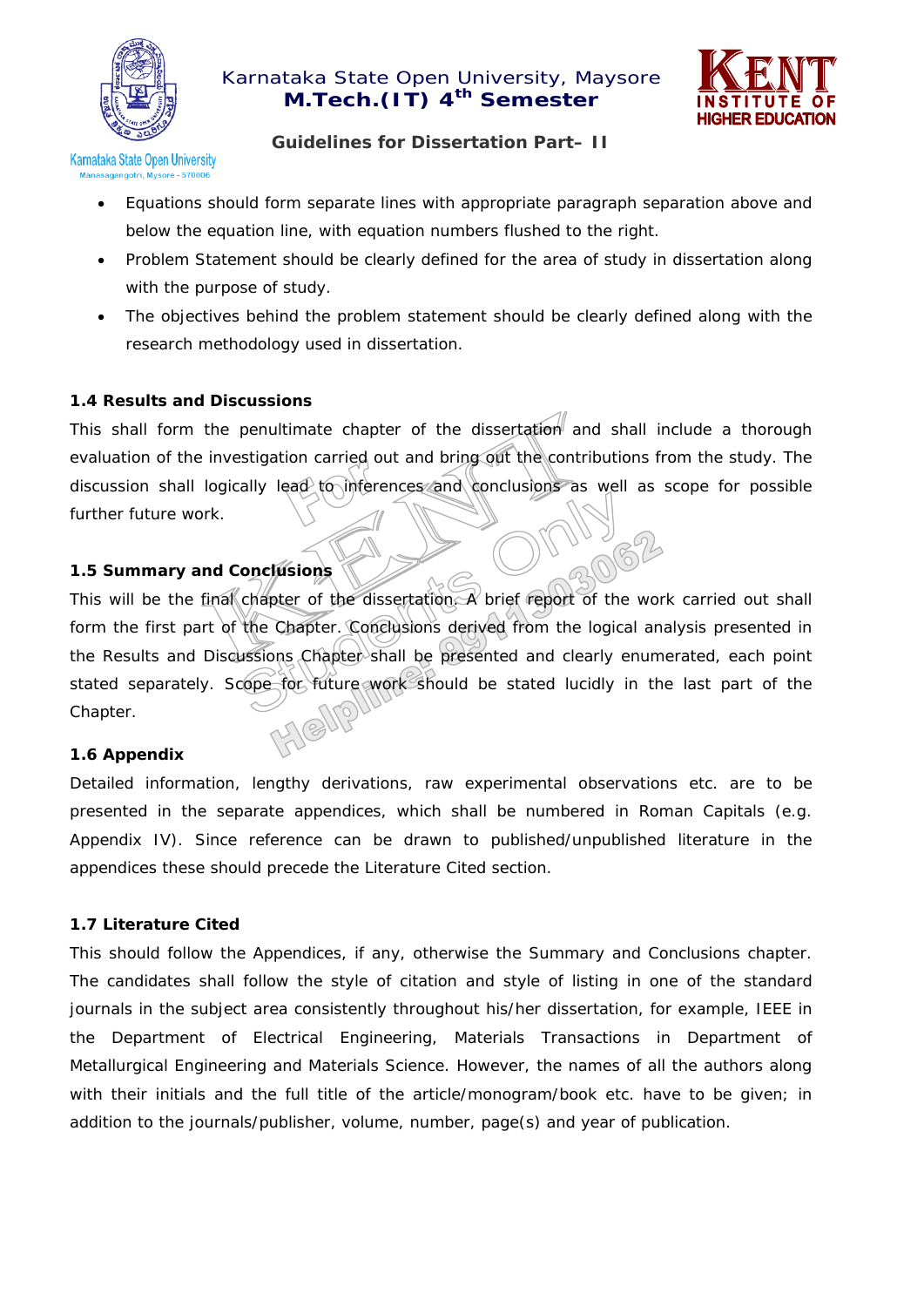

# Karnataka State Open University, Maysore **M.Tech.**(IT) 4<sup>th</sup> Semester



## **Guidelines for Dissertation Part– II**

Citation from websites should include the name(s) of author(s) (including the initials), full title of the article, website reference and when last accessed. Reference to personal communications, similarly, shall include the author, title of the communication (if any) and date of receipt.

#### **1.8 Publications by the Candidate**

Articles, technical notes etc. on the topic of the dissertation published by the candidate may be separately listed after the literature cited. This may also be included in the Contents. The candidates may also include reprints of his/ her publications after the literature citation.

#### **1.9 Acknowledgements**

The acknowledgements by the candidate shall follow the citation of literature, signed by **15 011962** him/her, with date.

#### **2. DISSERTATION FORMAT**

**2.1 Paper** 

#### **2.1.1 Quality**

The dissertation shall be printed or xeroxed on white bond paper, whiteness 95% or above, weight 70 gram or more per square meter.

#### **2.1.2 Size**

The size of the paper shall be standard A 4; height 297 mm, width 210 mm.

#### **2.1.3 Type-Setting, Text Processing and Printing**

The text shall be printed employing Laserjet or Inkjet printer, the text having been processed using a standard text processor. The standard font shall be Times New Roman of 12 pts with 1.5 line spacing.

#### **2.1.4 Page Format**

The printed sheets shall have the following writing area and margins:

| Top margin      | $15 \text{ mm}$  |
|-----------------|------------------|
| Head height     | $3 \, \text{mm}$ |
| Head separation | $12 \text{ mm}$  |
| Bottom margin   | 22 mm            |
| Footer          | $3 \text{ mm}$   |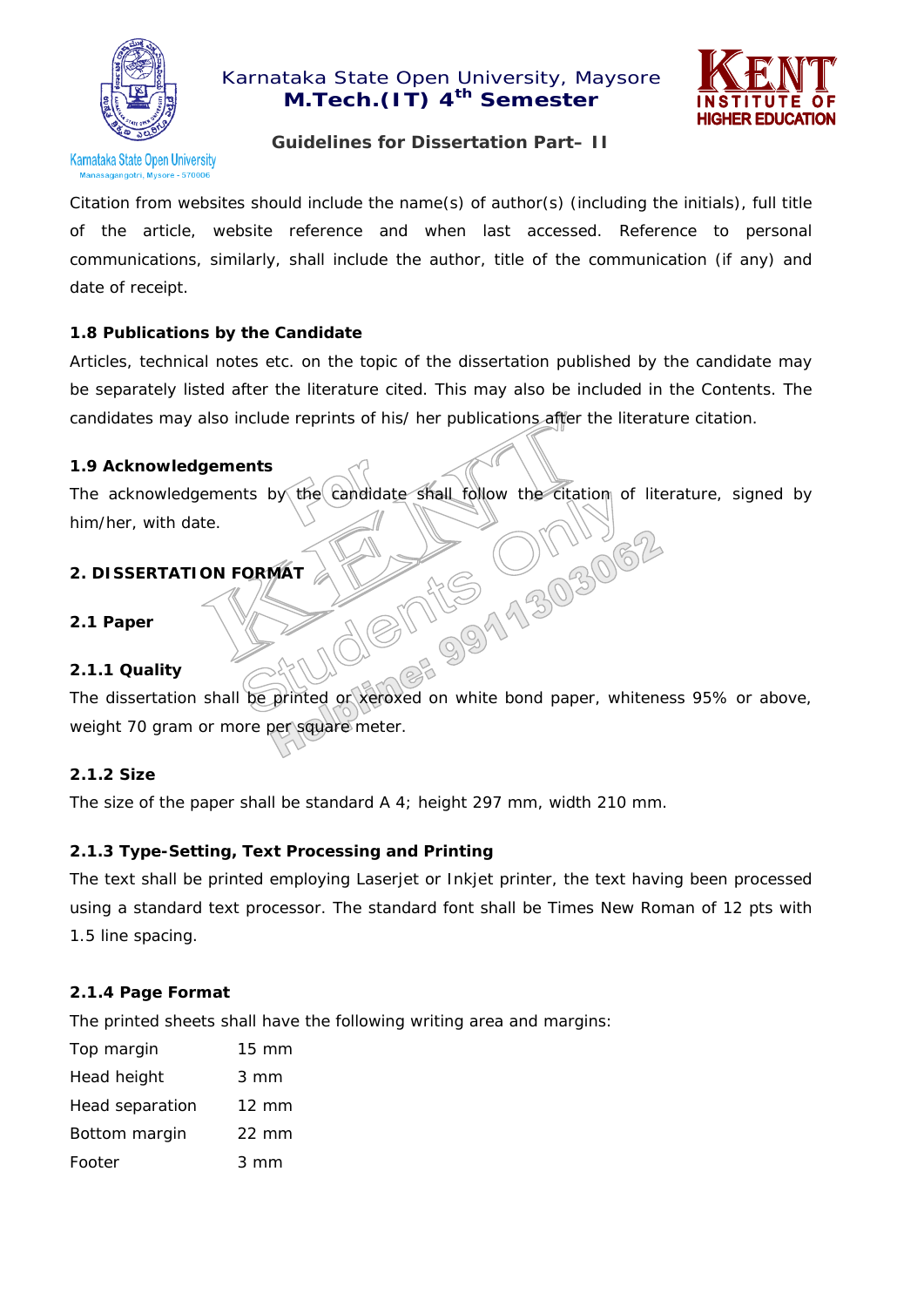



**Guidelines for Dissertation Part– II** 

| <b>Karnataka State Open University</b> |  |
|----------------------------------------|--|
| Manasagangotri, Mysore - 570006        |  |
|                                        |  |

| Foot separation | $10 \text{ mm}$  |
|-----------------|------------------|
| Text height     | 245 mm           |
| Text width      | $160 \text{ mm}$ |

## **2.1.5 Left and Right margins**

| Left margin  | 30 mm |
|--------------|-------|
| Right margin | 20 mm |

#### **2.1.6 Pagination**

Page numbering in the text of the dissertation shall be numerals starting from '1' at the center of the footer. The text of the written dissertation shall not be less than 60 pages excluding references, tables, questionnaires and other annexure.

Pagination for pages before the Introduction chapter shall be in lower case Roman numerals, e.g., 'iv'.

## **2.1.7 Paragraph format**

Vertical space between paragraphs shall be about 2.5 line spacing.

The first line of each paragraph should normally be indented by five characters or 12 mm. A candidate may, however, choose not to indent if (s) he has provided sufficient paragraph separation.

A paragraph should normally comprise more than one line. A single line of a paragraph shall not be left at the top or bottom of a page (that is, no windows or orphans should be left).

The word at the right end of the first line of a page or paragraph should, as far as possible, not be hyphenated.

#### **2.2 Chapter and Section format**

#### **2.2.1 Chapter**

Each chapter shall begin on a fresh page with an additional top margin of about 75 mm. Chapter number (in Hindu- Arabic) and title shall be printed at the center of the line in 6 mm font size (18 pt) in bold face using both upper and lower case (all capitals or small capitals shall not be used). A vertical gap of about 25 mm shall be left between the chapter number and chapter title lines and between chapter title line and the first paragraph.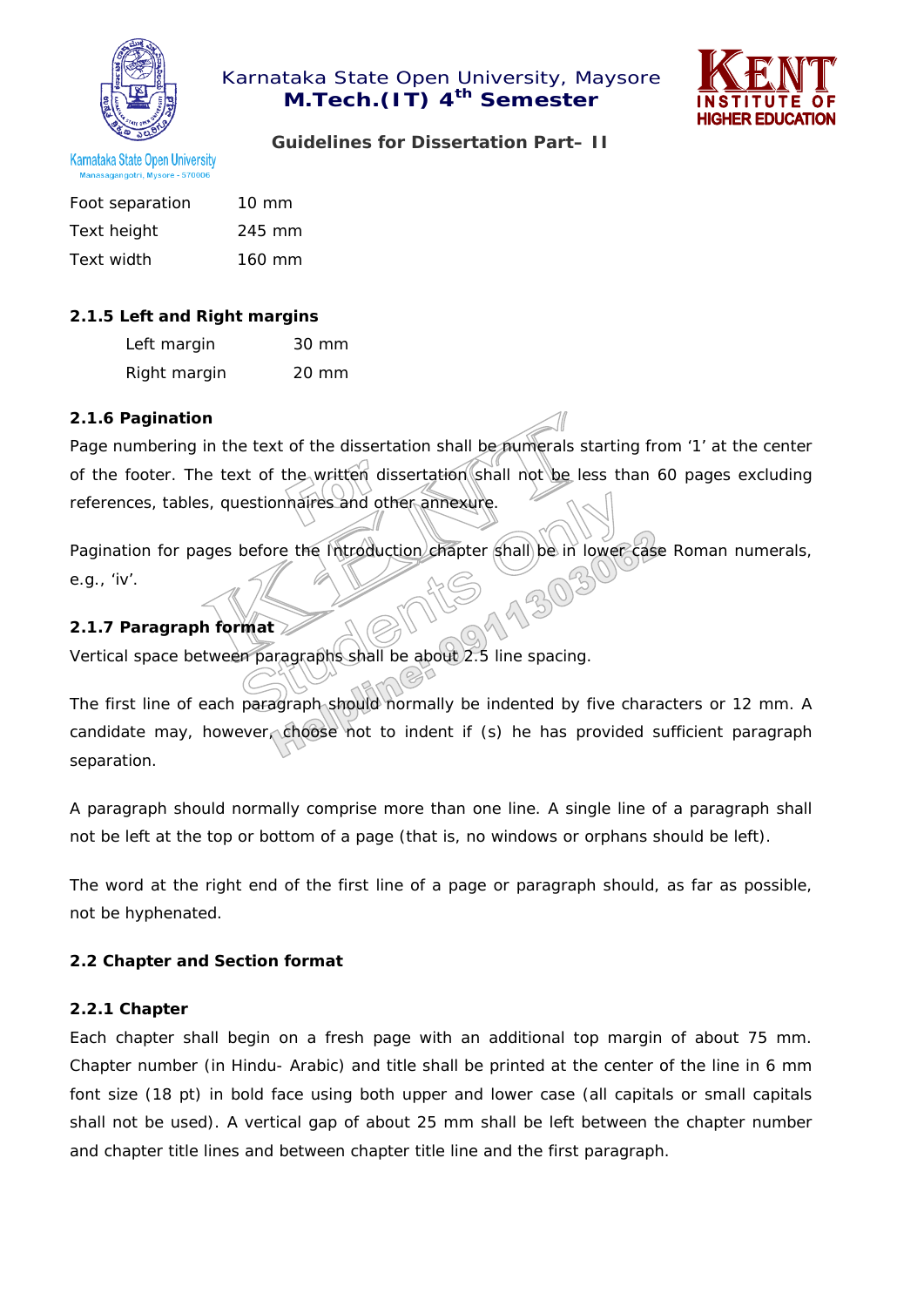

# Karnataka State Open University, Maysore **M.Tech.(IT) 4<sup>th</sup> Semester**



**Guidelines for Dissertation Part– II** 

# **2.2.2 Sections and Sub- sections**

A chapter can be divided into **Sections, Sub-sections and Sub-sub-sections** so as to present different concepts separately. Sections and sub-sections can be numbered using decimal points, e.g., 2.2 for the second Section in Chapter 2 and 2.3.4 for the fourth Subsection in third Section of Chapter 2. Chapters, Sections and Sub-Sections shall be included in the *Contents* with page numbers flushed to the right. Further subsections need not be numbered or included in the contents.

The Sections and Sub-sections titles along with their numbers in 5 and 4mm (16 and 14 pt) fonts, respectively, in bold face shall be flushed to the left \ not centered) with 15 mm space above and below these lines.

In further subdivisions character size of 3 and 3.5 with bold face, small caps, all caps and italics may be sued for the titles flushed left or centered. These shall not feature in the contents.

## **2.2.3 Table / Figure Format**

As far as possible tables and figures should be presented in portrait style. Small size table and figures (less than half of writing area of a page) should be incorporated within the text, while larger ones may be presented in separate pages. Table and figures shall be numbered chapter-wise. For example, the fourth figure in Chapter 5 will bear the number **Figure 5.4** or *Fig.5.4* 

Table number and title will be placed above the table while the figure number and caption will be located below the figure. Reference for Table and Figures reproduced from elsewhere shall be cited in the last and separate line in the table and figure caption, e.g. (after McGregor  $[12]$ ).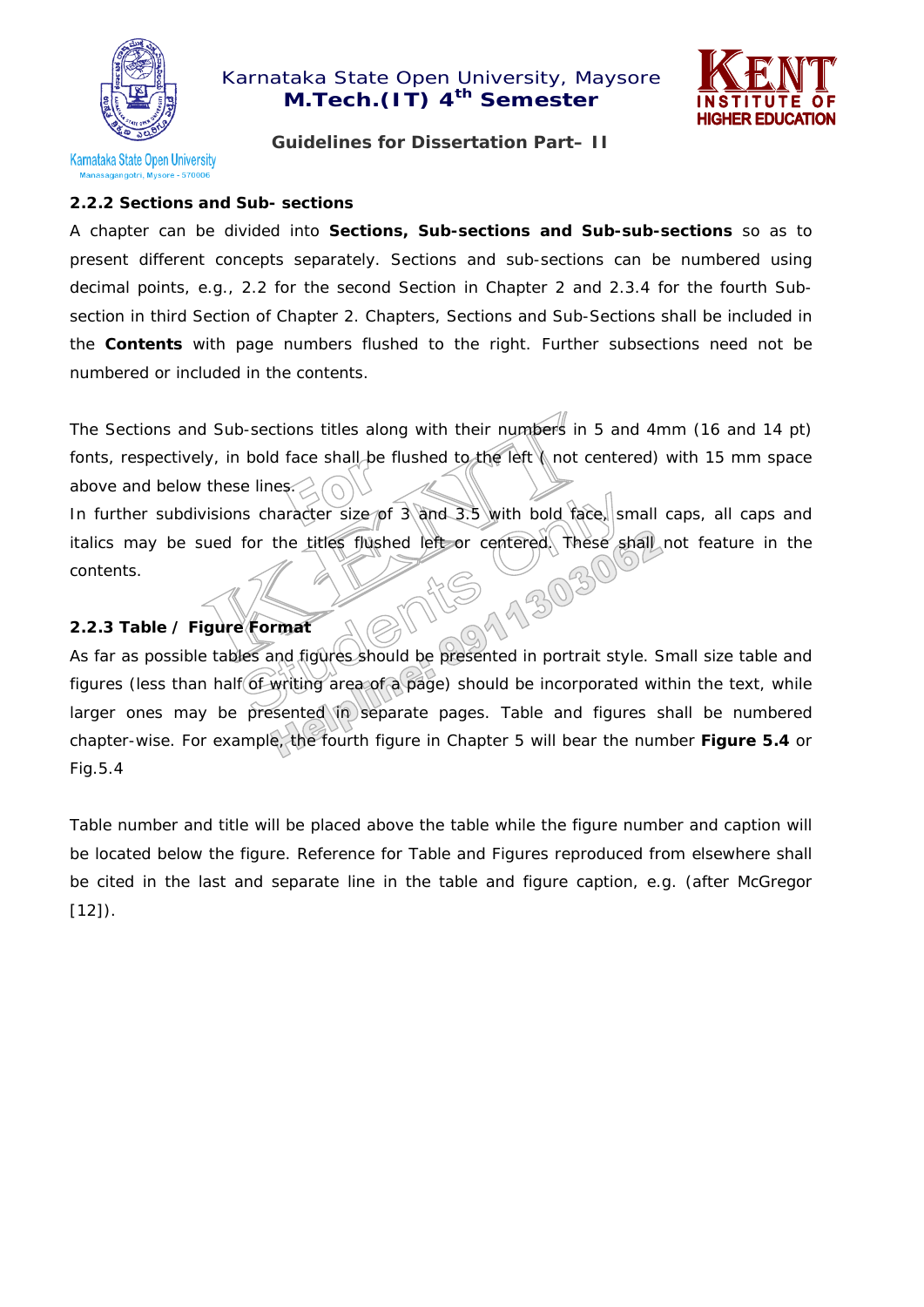



**Guidelines for Dissertation Part– II** 

## **3 AUXILIARY FORMAT**

#### **3.1 Binding**

The dissertation shall be hard cover bound in leather or rexin with the following colour specification:

M.Tech. IT Dissertation - Grev

#### **3.2 Front Covers**

The front cover shall contain the following details:

- Full title of dissertation in 6 mm/22 point size font properly dentered and positioned at the top.
- Full name of the candidate in  $4.5$  mm 15 point size font properly centered at the middle of the page.
- A 40 mm dia replica of the KSOU emblem followed by the name of the Department and the year of submission, each in a separate line and properly centered and located at the bottom of the page.

#### **3.2.1 Lettering**

All lettering shall be embossed in gold.

#### **3.2.2 Bound back**

The degree, the name of the candidate and the year of submission shall also be embossed on the bound (side) in gold.

#### **3.3 Blank sheets**

In addition to the white sheets (binding requirement) two white shall be put at the beginning and end of the dissertation.

#### **3.4 Title sheet**

This shall be the first printed page of the dissertation and shall contain the submission statement: the Dissertation submitted in partial fulfillment of the requirements of the MTech IT, the name and Roll No. Of the candidate, name (s) of the supervisor and co-supervisor (s) (if any), Department and year of submission (sample enclosed).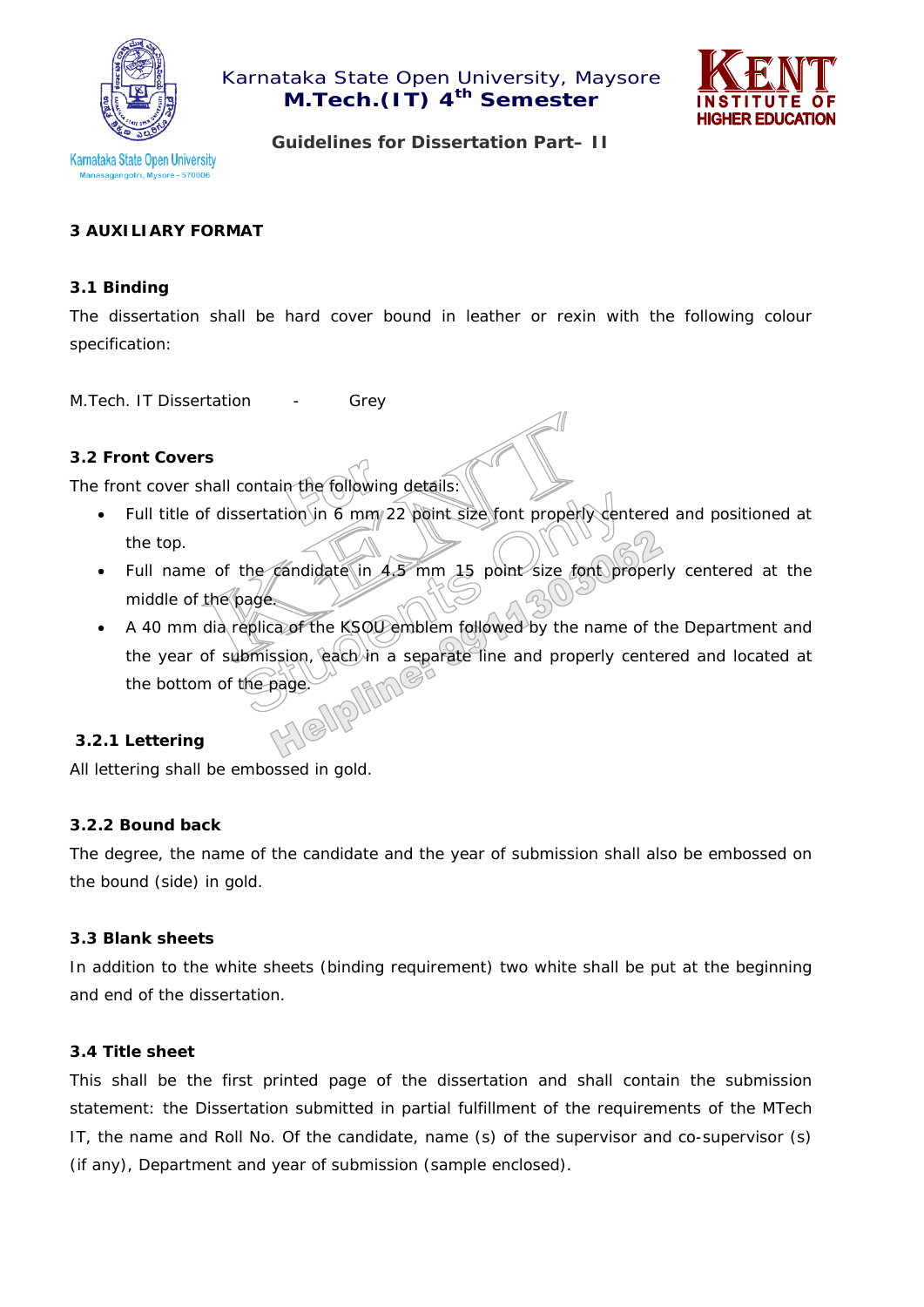



**Guidelines for Dissertation Part– II** 

#### **3.5 Dedication sheet**

If the candidate so desires (s) he may dedicate his/her dissertation, which statement shall follow the title page. If included, this shall form the page 1 of the auxiliary sheets but shall not have page number.

#### **3.6 Approval sheet**

In the absence of a dedication sheet this will form the first page and in that case shall not have a page number. Otherwise this will bear the number two in Roman lower case 'ii' at ht center of the footer. The top line shall be **Dissertation Approval** for M.Tech. IT.

Sample copy of the approval sheet is appended.

#### **3.7 Course work sheet**

As the quantum of courses taken by a candidate is different for different postgraduate degrees, a statement of the courses taken with assigned credits is to be included after the approval sheet.

#### **3.8 Abstract**

The 500 word abstract shall highlight the important features of the dissertation and shall correspond to the electronic version to be submitted to the VET for inclusive in the website. The *Abstract* in the dissertation, however, shall have two more parts, namely, the layout of the dissertation giving a brief chapter wise description of the work and the key words. Sample copy of the Abstract sheet format is appended.

#### **3.9 Contents**

The contents shall follow the Abstract and shall enlist the titles of the chapters, section and sub-section using decimal notation, as in the text, with corresponding page number against them, flushed to the right.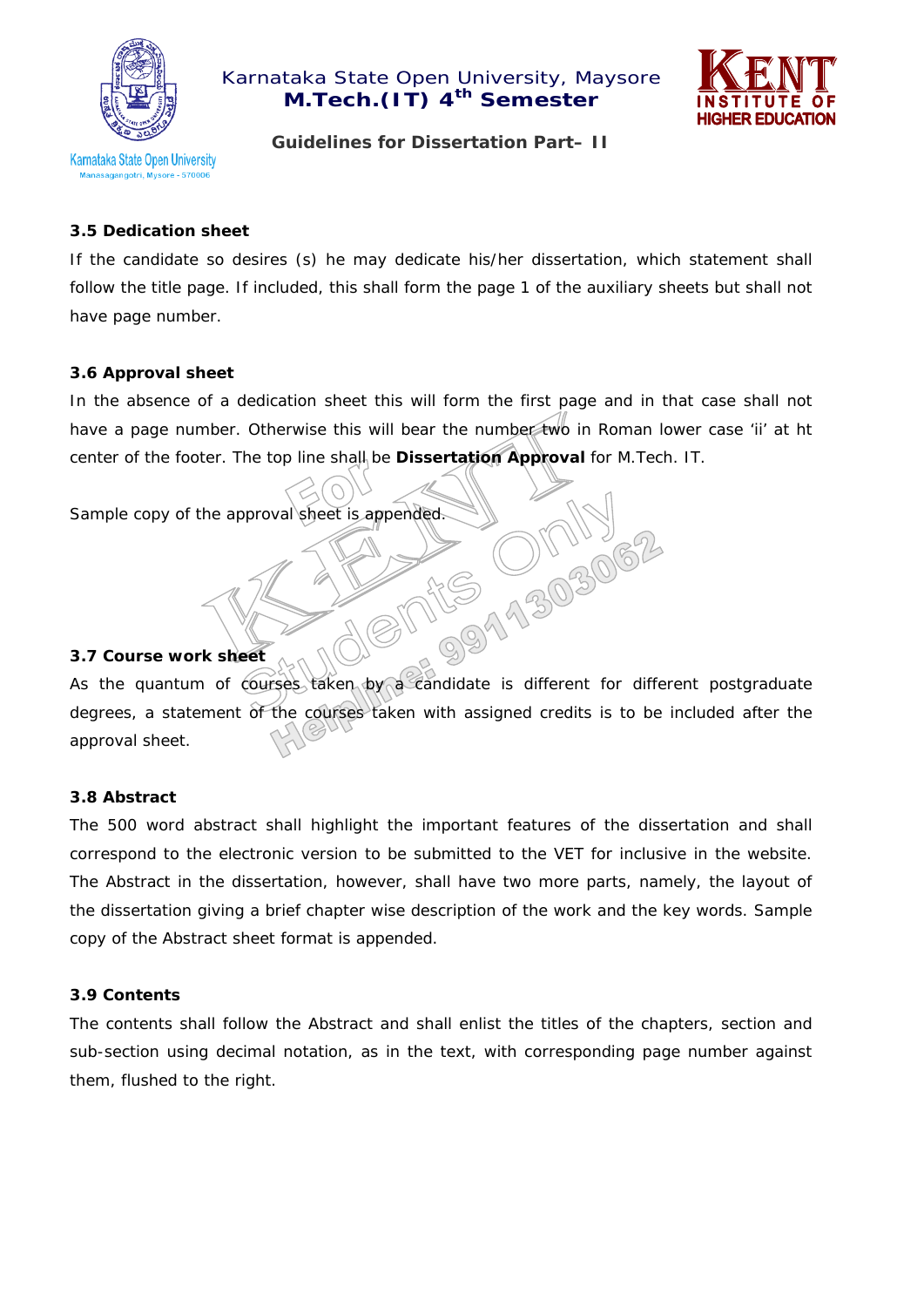



#### **Guidelines for Dissertation Part– II**

# **3.9.1 List of Figures and Tables**

Two separate lists of Figure caption and Table titles along with their numbers and corresponding page numbers against them shall follow the Contents.

## **3.9.2 Abbreviation Notation and Nomenclature**

A complete and comprehensive list of all abbreviations, notations and nomenclature including Greek alphabets with subscripts and superscripts shall be provided after the list of tables, figures. (As far as possible generally accepted symbols and notation should be used.)

Auxiliary page from dedication (if any) to abbreviations shall be numbered using Roman numerals in lower case, while the text starting from the Introduction shall be in Numeral.

JINY<br>1303062

#### **4. SUPERVISOR**

## **4.1 Supervisor for Dissertation**

Each student shall have two supervisors for dissertation. They shall be called as Internal Supervisor and External Supervisor

## **4.2 Supervisor Qualification**

The MTech IT faculty at the centre can be the internal supervisor of the student. The internal supervisor should be at least MTech in IT or Computer Science / Engineering or its equivalent or PhD in Computers with at least 3 years of teaching / industry experience.

The external supervisor should MTech in IT or Computer Science / Engineering or its equivalent or PhD in Computers with at least 5 years of teaching / industry experience. The external supervisor shall not be associated with the centre in any manner.

#### **4.3 Change of Supervisor**

In the event of the registered supervisor leaving the Institute for any reason or in the event of death of guide, guide may be changed with permission from the University.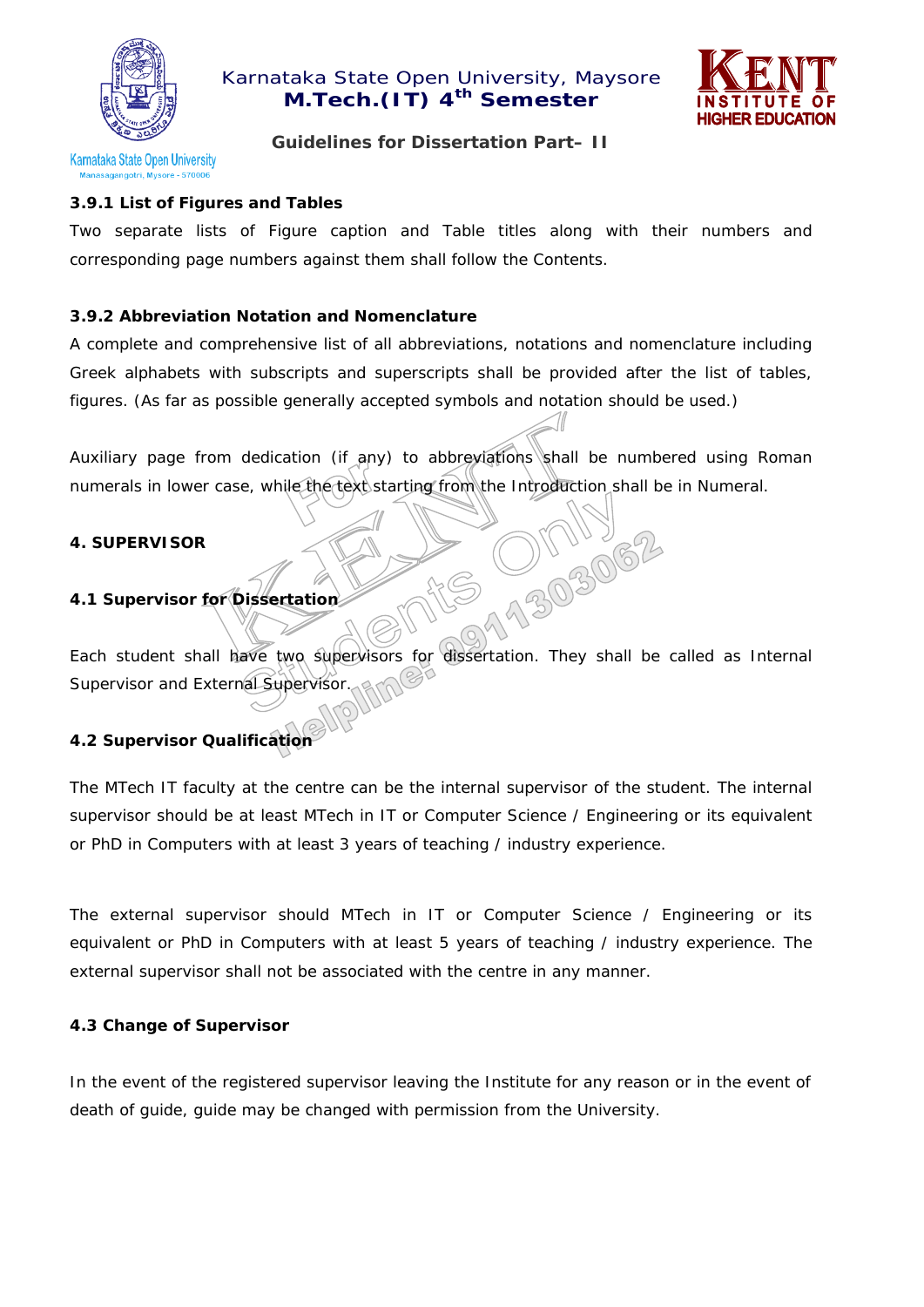



**Guidelines for Dissertation Part– II** 

## **5. APPROVAL OF SYNOPSIS AND DISSERTATION TOPIC**

#### **5.1 Synopsis**

The candidate shall prepare the Synopsis containing the particulars of the proposed dissertation work. The synopsis shall be approved by both the internal and external supervisor and forwarded to University for their approval. Once the synopsis is approved, the candidate can start working on the dissertation topic. No change in dissertation topic shall be entertained once the topic is approved.

#### **6. EVALUATION**

Seminar is required to be given by the student on the topic of the dissertation. Progress of the dissertation will be evaluated based on the seminar given by the student during the semester.<br>Marks will be given based on the performance of the student during the seminar.<br>All public of the student during the seminar. Marks will be given based/on the performance of the student during the seminar.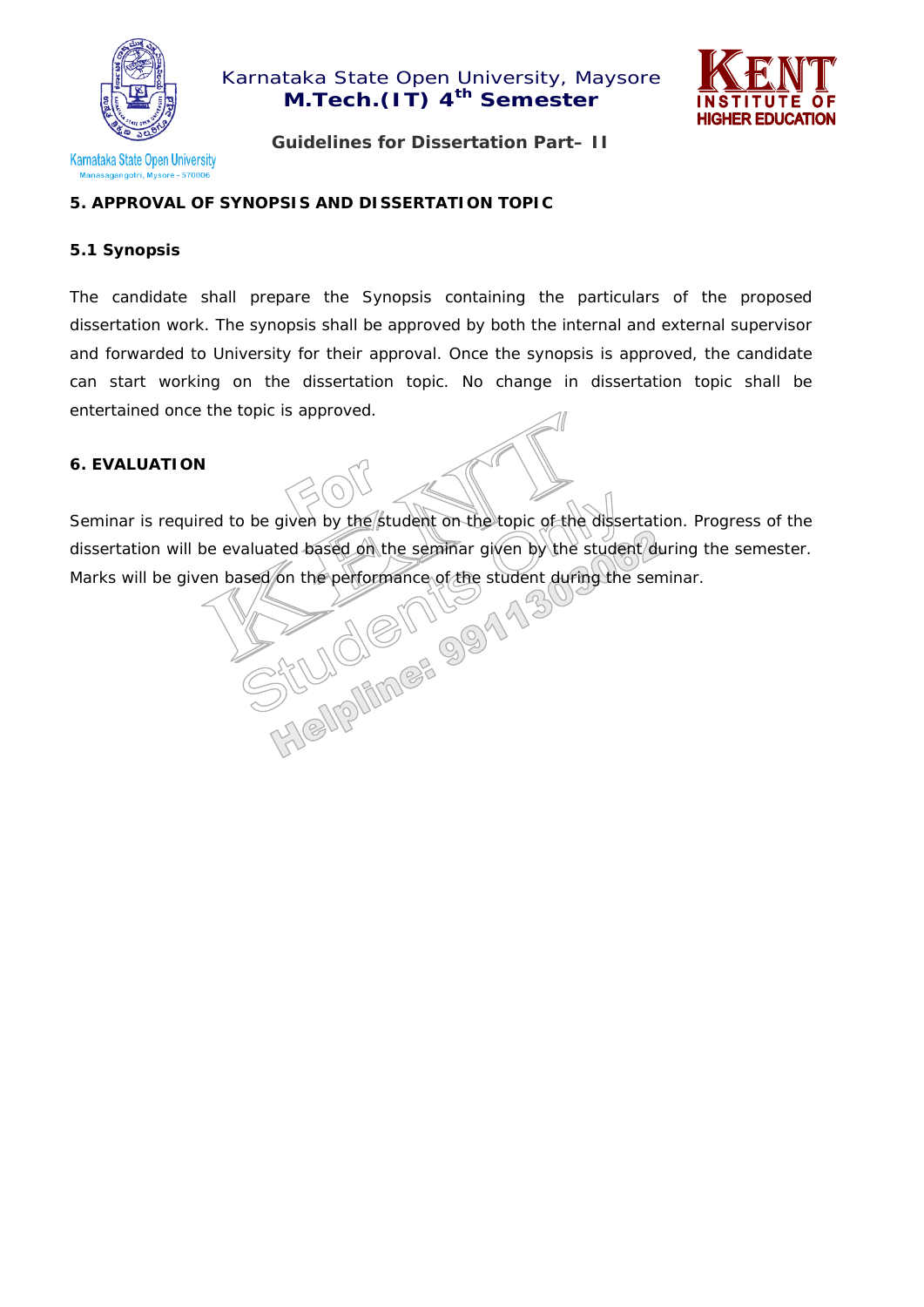



**Guidelines for Dissertation Part– II** 

# **Guidelines for choosing topics for Dissertation**

**Each candidate should work independently on a chosen topic. Two or more candidates should not do any project jointly**. **The chosen topic of work should be non-trivial, analytical, application-oriented and should involve substantial original research and/or development effort based on a specific theme.** Any attempt at plagiarism or use of unfair means will result in severe disciplinary action.

Candidates should choose only topics for which the work done can be **presented, demonstrated, and defended** before a panel of examiners. Candidates may note that in cases where no demonstration is perceived to be possible by the candidate / employer, due to technical or professional reasons, a letter on the official letterhead of the employer clearly stating this infeasibility, duly signed by the Project Manager of the candidate (or equivalent officer or higher) and brought by the candidate at the time of viva-voce. **However, the**  University reserves the right to examine the validity of claims made and insist on a **live demonstration in presence of its nominees.** 

**Mere configuration, installation, testing and routine maintenance, support or management of systems or equipment will not be considered adequate for a Dissertation. Trivial, Small projects which are commonly done as assignments in courses are not acceptable as Dissertation. Mere survey of literature/data collection would also not be acceptable as a Dissertation.** 

- Work of the organization towards Certification of Quality Management (like ISO, CMM) should not be included. This will be viewed as organization's effort.
- The work undertaken should be clearly visible and should pertain to that work accomplished during the current semester.
- The work should not result in mere compilation of information pertaining to organization/project handled. It should be adequately described.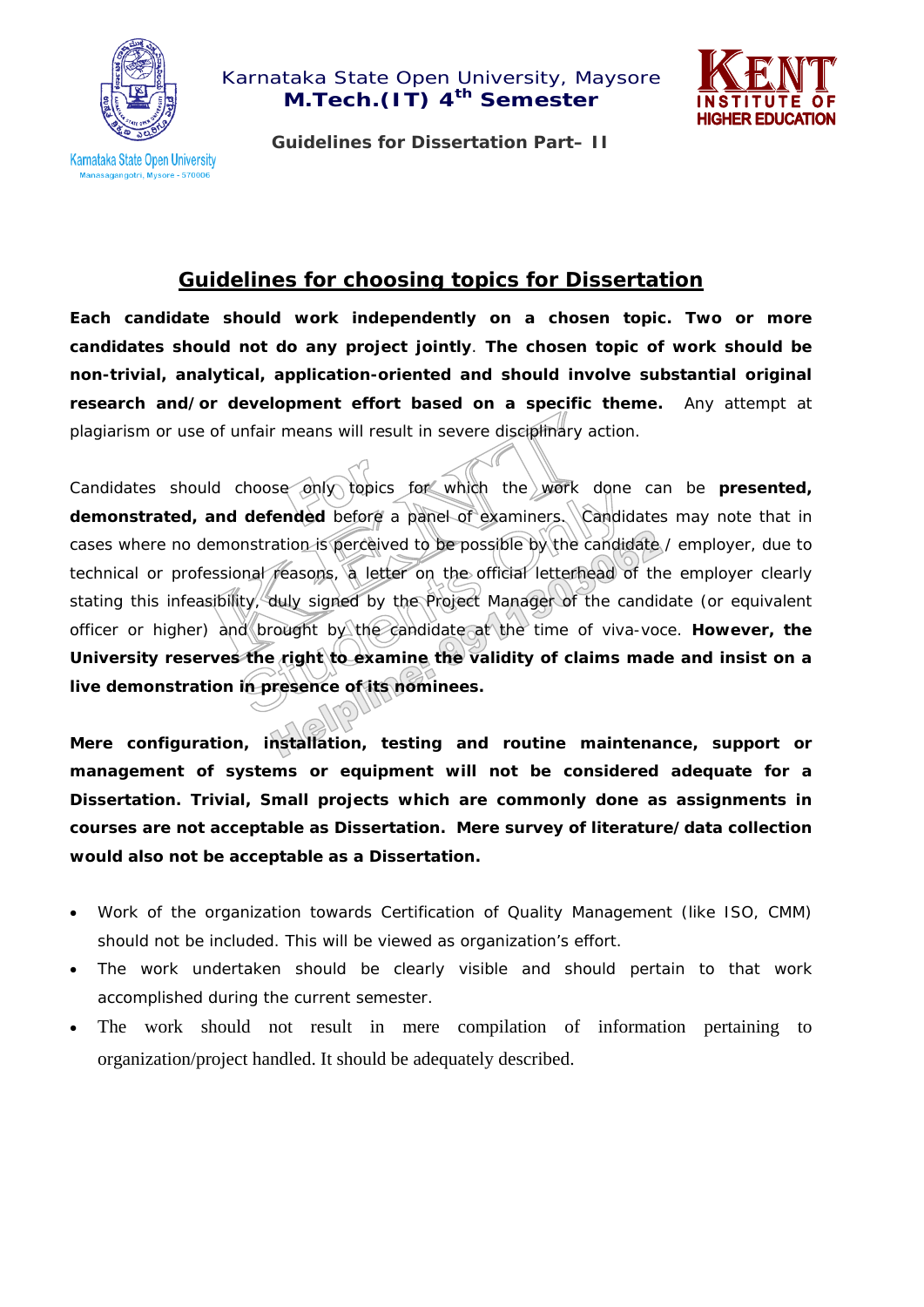



**Guidelines for Dissertation Part– II** 

# **Broad Areas for Dissertation**

NEW 0119

- 1. Artificial Intelligence
- 2. Computer Graphics
- 3. Compiler Construction
- 4. Computer Networking
- 5. Database Systems and Applications
- 6. Data Warehousing and Data Mining
- 7. E-Business
- 8. Embedded Systems
- 9. Pervasive Computing
- 10. Internetworking Technologies
- 11. Multimedia Computing
- 12. Network Security
- 13. Microprocessor Based System Design
- 14. Operating Systems
- 15.Real Time Systems
- 16. Software Engineering & Management
- 17.Software Testing and Quality Assurance
- 18. Software Architectures
- 19.Wireless and Mobile Computing
- 20. Telecom Switching Systems and Networks
- 21.VLSI
- 22.Biometrics
- 23. Enterprise Resource Planning
- 24. Natural Language Processing
- 25. Object Oriented Analysis and Design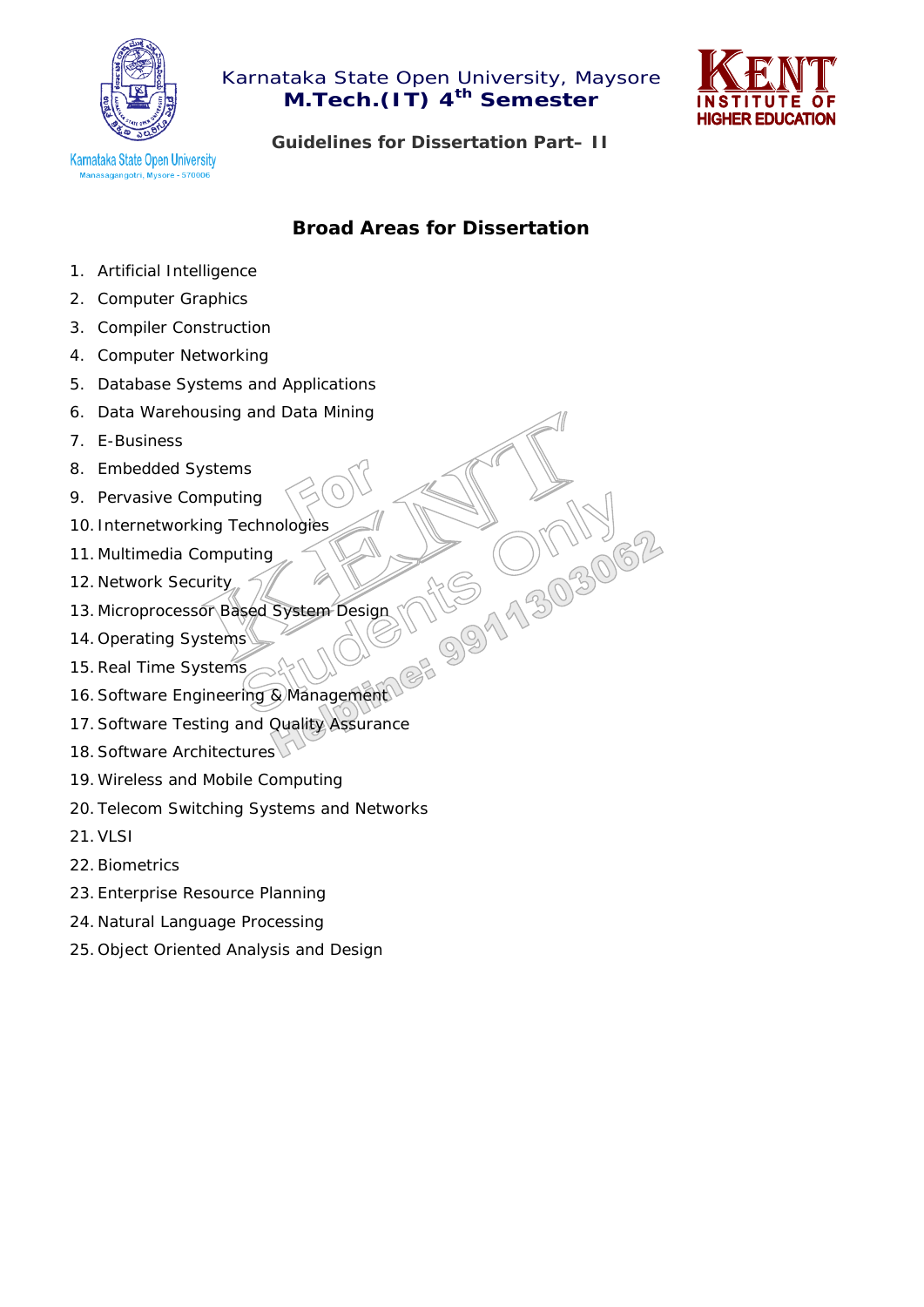

mataka State Open University, Maysore **M.Tech.(IT) 4th Semester** 



**Guidelines for Dissertation Part– II** 

# **Sample Format of Cover Page of the Dissertation**

**Dissertation Title** 

*Submitted in partial fulfillment of the requirements for the degree of* 

## **Master of Technology in Information Technology**



**Information Technology Department Karnataka State Open University Manasagangotri, Mysore – 570006 Karnataka** 

**(Year)**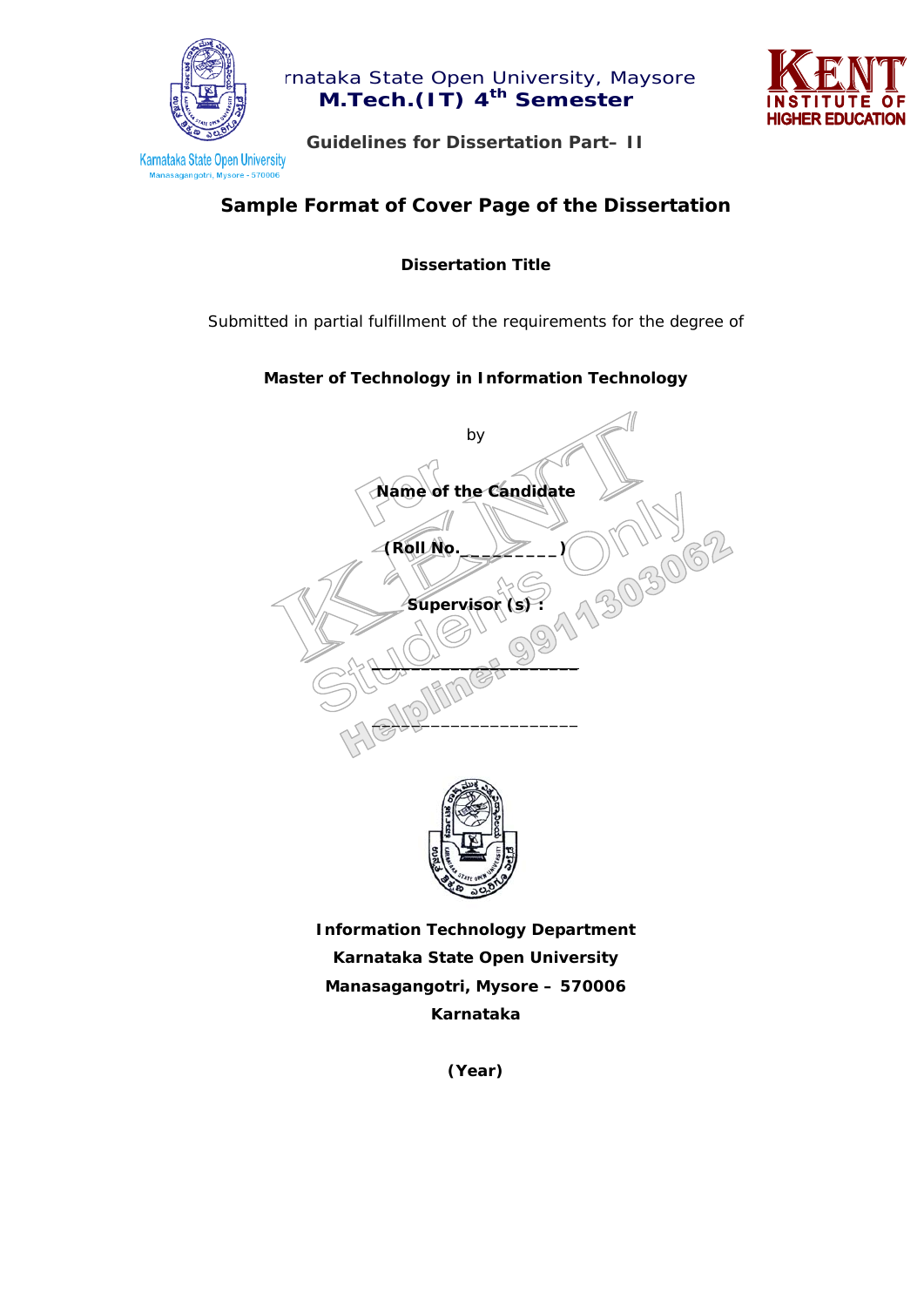



**Guidelines for Dissertation Part– II** 

# **Approval Sheet**

Dissertation entitled **Title Name** by **Candidate Name** is approved for the degree of Master of Technology in Information Technology.



Date: \_\_\_\_\_\_\_\_\_\_\_

Place: \_\_\_\_\_\_\_\_\_\_\_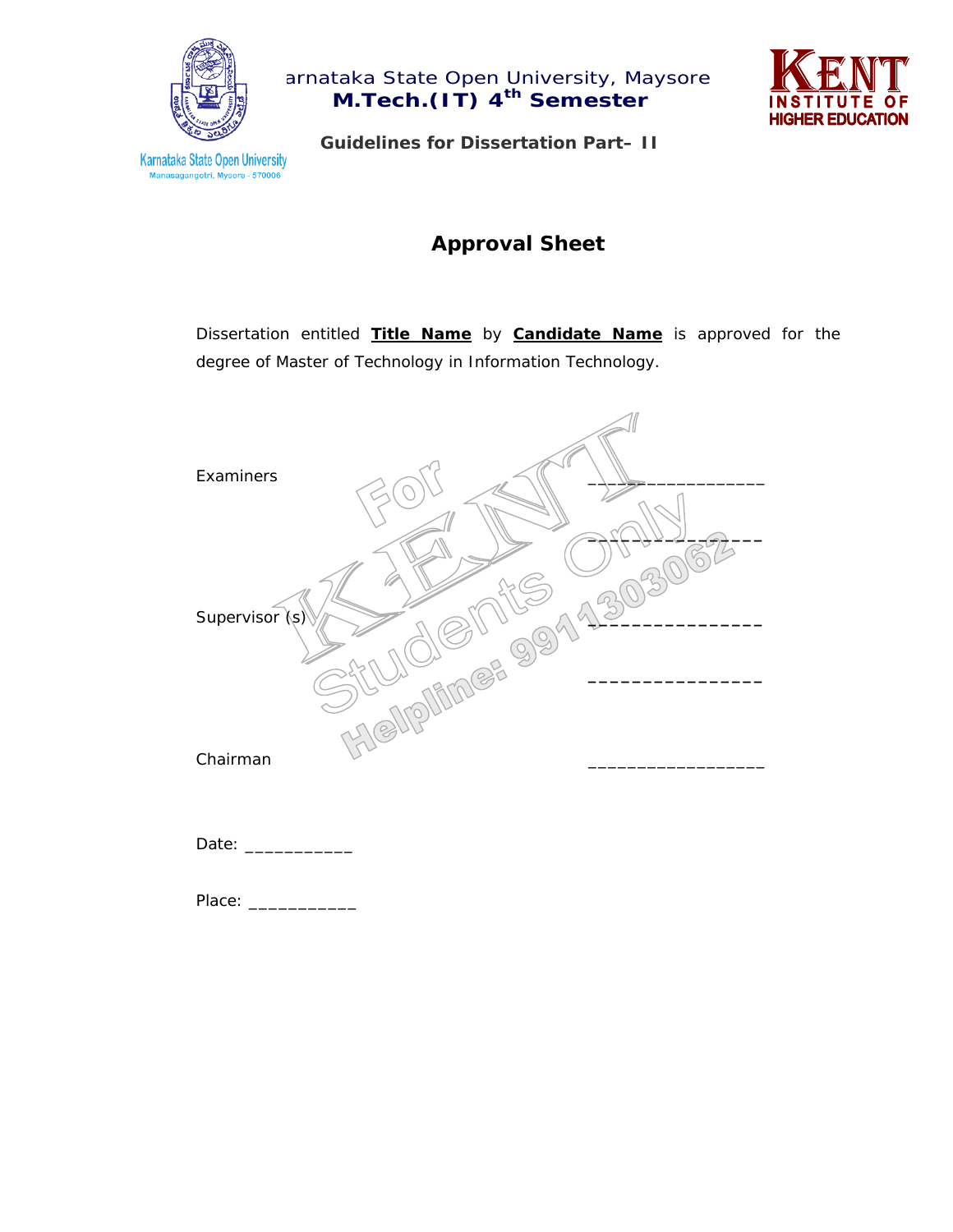



Karnataka State Open University nasagangotri, Mysore - 570006

**Guidelines for Dissertation Part– II** 

*Format - Certificate from the Supervisors*

# **CERTIFICATE**

This is to certify that the Dissertation entitled (Title of the Dissertation) submitted by (Name of the student) having Roll Number (KSOU Enrollment Number of the Student) for the partial fulfillment of the requirements of Master of Technology in Information Technology degree of Karnataka State Open University, Mysore, embodies the bonafide work done by him/her under my ? our supervision.

99

Place: \_\_\_\_\_\_\_\_\_\_\_\_\_\_\_\_ Signature of the Internal Supervisor Name: Date: \_\_\_\_\_\_\_\_\_\_\_\_\_\_\_\_ Designation: Employing Organisation Name and Address:

Place: \_\_\_\_\_\_\_\_\_\_\_\_\_\_\_\_ Signature of the External Supervisor Name: Date: Date: Designation: Employing Organisation Name and Address: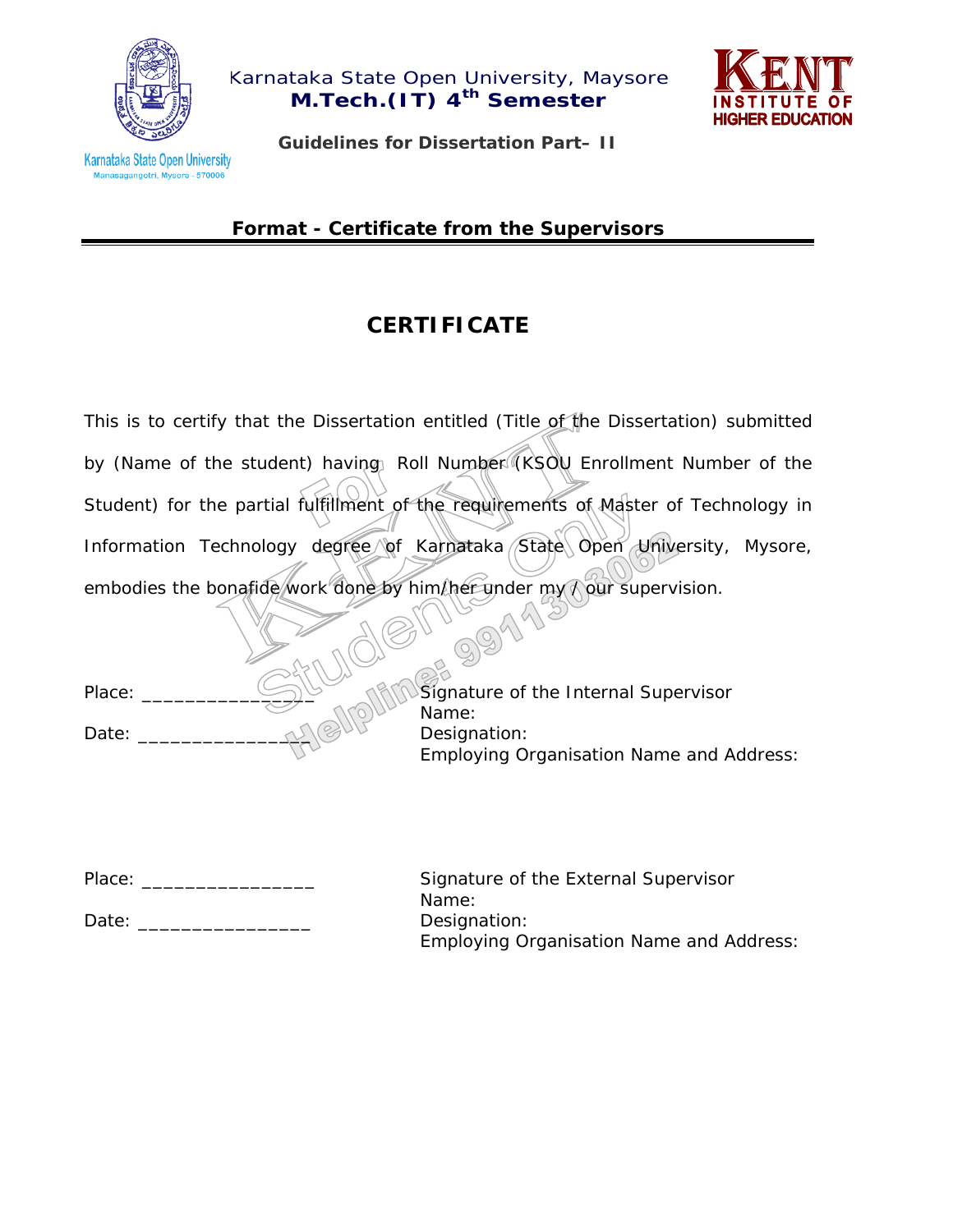



**Karnataka State Open University** asagangotri, Mysore - 570006

**Guidelines for Dissertation Part– II** 

# **Abstract Format**



# **Karnataka State Open University, Mysore**

| Roll No.                                                      |  |
|---------------------------------------------------------------|--|
| <b>NAME OF THE STUDENT</b>                                    |  |
| <b>EMAIL ADDRESS</b>                                          |  |
| <b>INTERNAL SUPERVISOR'S NAME</b>                             |  |
| <b>INTERNAL SUPERVISOR'S</b><br><b>EMPLOYING ORGANIZATION</b> |  |
| <b>INTERNAL SUPERVISOR'S</b><br><b>EMAIL ADDRESS</b>          |  |
| <b>EXTERNAL SUPERVISOR'S NAME</b>                             |  |
| <b>EXTERNAL SUPERVISOR'S</b><br><b>EMPLOYING ORGANIZATION</b> |  |
| <b>EXTERNAL SUPERVISOR'S</b><br><b>EMAIL ADDRESS</b>          |  |
| <b>DISSERTATION TITLE</b>                                     |  |

ABSTRACT : (Should be neatly word processed; should not exceed one page)

Broad Area of Work: **(Specify one from the area listed in the guidelines)**

Key words **(Specify the technical keywords of the Project in alphabetical order)** 

\_\_\_\_\_\_\_\_\_\_\_\_\_\_\_\_\_\_\_\_\_\_\_\_\_\_\_\_\_\_\_\_\_\_\_\_\_\_\_\_\_\_\_\_\_\_\_\_\_\_\_\_\_\_\_\_\_\_\_\_\_\_\_\_\_\_\_

| <b>Signature of the Student</b> |
|---------------------------------|
| Name:<br>Date:                  |

**Place:**